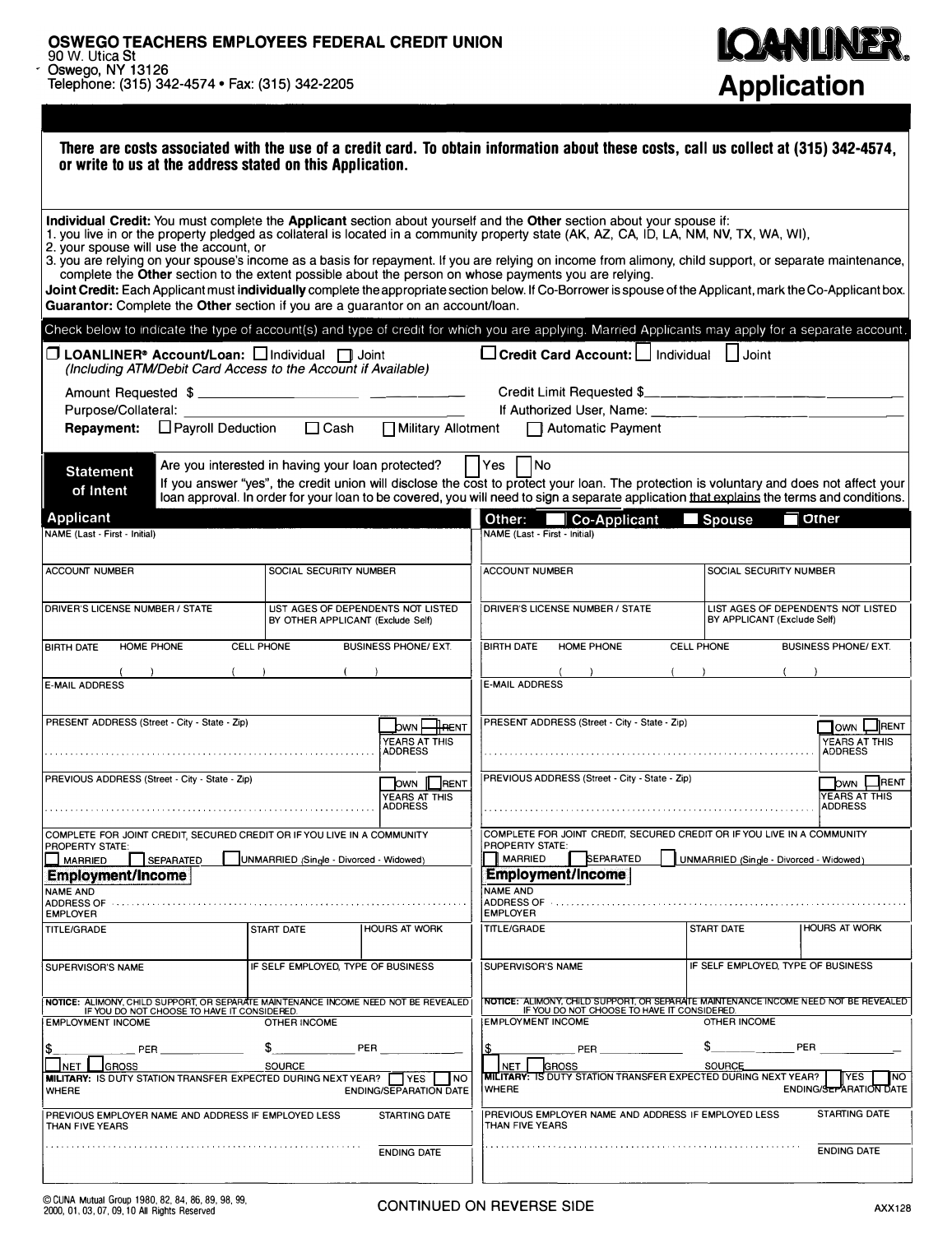| <b>RELATIONSHIP</b><br><b>Applicant Reference</b>                                                                                                                                                                                                                                                                                                                                                                                                                                                                                                                                                                                                     |                                                                                                                                                                                                                                                                                                                                                                                                                                                   |                                                                                                                                                                                                                                                                                                                                                                         | RELATIONSHIP<br><b>Other Reference</b> |                 |                                                                                |              |                                           |                  |                                          |                          |  |
|-------------------------------------------------------------------------------------------------------------------------------------------------------------------------------------------------------------------------------------------------------------------------------------------------------------------------------------------------------------------------------------------------------------------------------------------------------------------------------------------------------------------------------------------------------------------------------------------------------------------------------------------------------|---------------------------------------------------------------------------------------------------------------------------------------------------------------------------------------------------------------------------------------------------------------------------------------------------------------------------------------------------------------------------------------------------------------------------------------------------|-------------------------------------------------------------------------------------------------------------------------------------------------------------------------------------------------------------------------------------------------------------------------------------------------------------------------------------------------------------------------|----------------------------------------|-----------------|--------------------------------------------------------------------------------|--------------|-------------------------------------------|------------------|------------------------------------------|--------------------------|--|
| <b>NAME AND ADDRESS</b>                                                                                                                                                                                                                                                                                                                                                                                                                                                                                                                                                                                                                               |                                                                                                                                                                                                                                                                                                                                                                                                                                                   |                                                                                                                                                                                                                                                                                                                                                                         | <b>NAME AND ADDRESS</b>                |                 |                                                                                |              |                                           |                  |                                          |                          |  |
| OF NEAREST<br><b>RELATIVE NOT</b><br>LIVING WITH YOU                                                                                                                                                                                                                                                                                                                                                                                                                                                                                                                                                                                                  |                                                                                                                                                                                                                                                                                                                                                                                                                                                   | <b>HOME PHONE</b>                                                                                                                                                                                                                                                                                                                                                       | OF NEAREST<br><b>RELATIVE NOT</b>      |                 |                                                                                |              |                                           |                  | <b>HOME PHONE</b>                        |                          |  |
|                                                                                                                                                                                                                                                                                                                                                                                                                                                                                                                                                                                                                                                       |                                                                                                                                                                                                                                                                                                                                                                                                                                                   |                                                                                                                                                                                                                                                                                                                                                                         | LIVING WITH YOU                        | <b>INTEREST</b> |                                                                                |              |                                           |                  | <b>OWED BY</b>                           |                          |  |
| <b>What You Owe</b>                                                                                                                                                                                                                                                                                                                                                                                                                                                                                                                                                                                                                                   | <b>CREDITOR NAME OTHER THAN THIS CREDIT UNION</b><br>(Attach additional sheet(s) if necessary)                                                                                                                                                                                                                                                                                                                                                    |                                                                                                                                                                                                                                                                                                                                                                         |                                        | <b>RATE</b>     | PRESENT BALANCE                                                                |              | <b>MONTHLY PAYMENT</b>                    |                  | Other<br><b>Applicant</b>                |                          |  |
| RENT<br>FIRST<br><b>MORTGAGE</b>                                                                                                                                                                                                                                                                                                                                                                                                                                                                                                                                                                                                                      |                                                                                                                                                                                                                                                                                                                                                                                                                                                   |                                                                                                                                                                                                                                                                                                                                                                         |                                        |                 | \$                                                                             |              | \$                                        |                  |                                          |                          |  |
| (Include Tax and Ins.)<br>2nd MORTGAGE                                                                                                                                                                                                                                                                                                                                                                                                                                                                                                                                                                                                                |                                                                                                                                                                                                                                                                                                                                                                                                                                                   |                                                                                                                                                                                                                                                                                                                                                                         |                                        |                 | \$                                                                             |              |                                           |                  |                                          |                          |  |
| <b>1st AUTO LOAN</b>                                                                                                                                                                                                                                                                                                                                                                                                                                                                                                                                                                                                                                  |                                                                                                                                                                                                                                                                                                                                                                                                                                                   |                                                                                                                                                                                                                                                                                                                                                                         |                                        |                 |                                                                                |              | \$                                        |                  |                                          |                          |  |
|                                                                                                                                                                                                                                                                                                                                                                                                                                                                                                                                                                                                                                                       |                                                                                                                                                                                                                                                                                                                                                                                                                                                   |                                                                                                                                                                                                                                                                                                                                                                         |                                        |                 | \$                                                                             |              | \$                                        |                  |                                          |                          |  |
| 2nd AUTO LOAN                                                                                                                                                                                                                                                                                                                                                                                                                                                                                                                                                                                                                                         |                                                                                                                                                                                                                                                                                                                                                                                                                                                   |                                                                                                                                                                                                                                                                                                                                                                         |                                        |                 | \$                                                                             |              | \$                                        |                  |                                          |                          |  |
| CHILD-CARE                                                                                                                                                                                                                                                                                                                                                                                                                                                                                                                                                                                                                                            |                                                                                                                                                                                                                                                                                                                                                                                                                                                   |                                                                                                                                                                                                                                                                                                                                                                         |                                        |                 | \$                                                                             |              | \$                                        |                  |                                          |                          |  |
| <b>CHILD SUPPORT</b>                                                                                                                                                                                                                                                                                                                                                                                                                                                                                                                                                                                                                                  |                                                                                                                                                                                                                                                                                                                                                                                                                                                   |                                                                                                                                                                                                                                                                                                                                                                         |                                        |                 | \$                                                                             |              | \$                                        |                  |                                          |                          |  |
| <b>CREDIT CARD</b>                                                                                                                                                                                                                                                                                                                                                                                                                                                                                                                                                                                                                                    |                                                                                                                                                                                                                                                                                                                                                                                                                                                   |                                                                                                                                                                                                                                                                                                                                                                         |                                        |                 | \$                                                                             |              | \$                                        |                  |                                          |                          |  |
| <b>CREDIT CARD</b>                                                                                                                                                                                                                                                                                                                                                                                                                                                                                                                                                                                                                                    |                                                                                                                                                                                                                                                                                                                                                                                                                                                   |                                                                                                                                                                                                                                                                                                                                                                         |                                        |                 | \$                                                                             |              | \$                                        |                  |                                          |                          |  |
| <b>OTHER</b>                                                                                                                                                                                                                                                                                                                                                                                                                                                                                                                                                                                                                                          |                                                                                                                                                                                                                                                                                                                                                                                                                                                   |                                                                                                                                                                                                                                                                                                                                                                         |                                        |                 | \$                                                                             |              | \$                                        |                  |                                          |                          |  |
| <b>OTHER</b>                                                                                                                                                                                                                                                                                                                                                                                                                                                                                                                                                                                                                                          |                                                                                                                                                                                                                                                                                                                                                                                                                                                   |                                                                                                                                                                                                                                                                                                                                                                         |                                        |                 | \$                                                                             |              | \$                                        |                  |                                          |                          |  |
|                                                                                                                                                                                                                                                                                                                                                                                                                                                                                                                                                                                                                                                       |                                                                                                                                                                                                                                                                                                                                                                                                                                                   | LIST ANY NAMES UNDER WHICH YOUR CREDIT REFERENCES AND CREDIT HISTORY CAN BE CHECKED:                                                                                                                                                                                                                                                                                    |                                        | <b>TOTALS</b>   | \$                                                                             |              | \$                                        |                  |                                          |                          |  |
|                                                                                                                                                                                                                                                                                                                                                                                                                                                                                                                                                                                                                                                       |                                                                                                                                                                                                                                                                                                                                                                                                                                                   |                                                                                                                                                                                                                                                                                                                                                                         |                                        |                 |                                                                                |              |                                           |                  |                                          |                          |  |
| <b>What You Own</b>                                                                                                                                                                                                                                                                                                                                                                                                                                                                                                                                                                                                                                   |                                                                                                                                                                                                                                                                                                                                                                                                                                                   | LIST LOCATION OF PROPERTY OR FINANCIAL INSTITUTION                                                                                                                                                                                                                                                                                                                      |                                        |                 | <b>MARKET VALUE</b>                                                            |              | PLEDGED AS COLLATERAL<br>FOR ANOTHER LOAN |                  | <b>Applicant</b>                         | <b>OWNED BY</b><br>Other |  |
| <b>HOME</b>                                                                                                                                                                                                                                                                                                                                                                                                                                                                                                                                                                                                                                           |                                                                                                                                                                                                                                                                                                                                                                                                                                                   |                                                                                                                                                                                                                                                                                                                                                                         |                                        | \$              |                                                                                |              | <b>YES</b>                                | <b>NO</b>        |                                          |                          |  |
| <b>AUTO</b>                                                                                                                                                                                                                                                                                                                                                                                                                                                                                                                                                                                                                                           |                                                                                                                                                                                                                                                                                                                                                                                                                                                   |                                                                                                                                                                                                                                                                                                                                                                         |                                        | \$              |                                                                                |              | <b>YES</b>                                | <b>NO</b>        |                                          |                          |  |
| <b>SAVINGS</b>                                                                                                                                                                                                                                                                                                                                                                                                                                                                                                                                                                                                                                        |                                                                                                                                                                                                                                                                                                                                                                                                                                                   |                                                                                                                                                                                                                                                                                                                                                                         |                                        | \$              |                                                                                |              | <b>YES</b>                                | <b>NO</b>        |                                          |                          |  |
| <b>CHECKING</b>                                                                                                                                                                                                                                                                                                                                                                                                                                                                                                                                                                                                                                       |                                                                                                                                                                                                                                                                                                                                                                                                                                                   |                                                                                                                                                                                                                                                                                                                                                                         |                                        | \$              |                                                                                |              | <b>YES</b>                                | <b>NO</b>        |                                          |                          |  |
| OTHER (Describe)                                                                                                                                                                                                                                                                                                                                                                                                                                                                                                                                                                                                                                      |                                                                                                                                                                                                                                                                                                                                                                                                                                                   |                                                                                                                                                                                                                                                                                                                                                                         |                                        | \$              |                                                                                |              | <b>YES</b>                                | NO               |                                          |                          |  |
| <b>Other Information</b><br><b>About You</b>                                                                                                                                                                                                                                                                                                                                                                                                                                                                                                                                                                                                          |                                                                                                                                                                                                                                                                                                                                                                                                                                                   | IF YOU ANSWER "YES" TO ANY QUESTION OTHER THAN #1, EXPLAIN ON AN ATTACHED SHEET                                                                                                                                                                                                                                                                                         |                                        |                 |                                                                                |              |                                           | <b>APPLICANT</b> | <b>OTHER</b>                             |                          |  |
|                                                                                                                                                                                                                                                                                                                                                                                                                                                                                                                                                                                                                                                       |                                                                                                                                                                                                                                                                                                                                                                                                                                                   |                                                                                                                                                                                                                                                                                                                                                                         |                                        |                 |                                                                                |              | <b>YES</b>                                | <b>NO</b>        | <b>YES</b>                               | NO                       |  |
|                                                                                                                                                                                                                                                                                                                                                                                                                                                                                                                                                                                                                                                       | 1. ARE YOU A U.S. CITIZEN OR PERMANENT RESIDENT ALIEN?                                                                                                                                                                                                                                                                                                                                                                                            |                                                                                                                                                                                                                                                                                                                                                                         |                                        |                 |                                                                                |              |                                           |                  |                                          |                          |  |
| 2.<br>DO YOU CURRENTLY HAVE ANY OUTSTANDING JUDGMENTS OR HAVE YOU EVER FILED FOR BANKRUPTCY, HAD A DEBT ADJUSTMENT<br>PLAN CONFIRMED UNDER CHAPTER 13, HAD PROPERTY FORECLOSED UPON OR REPOSSESSED IN THE LAST 7 YEARS, OR BEEN A<br>PARTY IN A LAWSUIT?                                                                                                                                                                                                                                                                                                                                                                                              |                                                                                                                                                                                                                                                                                                                                                                                                                                                   |                                                                                                                                                                                                                                                                                                                                                                         |                                        |                 |                                                                                |              |                                           |                  |                                          |                          |  |
| 3.                                                                                                                                                                                                                                                                                                                                                                                                                                                                                                                                                                                                                                                    | IS YOUR INCOME LIKELY TO DECLINE IN THE NEXT TWO YEARS?                                                                                                                                                                                                                                                                                                                                                                                           |                                                                                                                                                                                                                                                                                                                                                                         |                                        |                 |                                                                                |              |                                           |                  |                                          |                          |  |
| ARE YOU A CO-MAKER, CO-SIGNER OR GUARANTOR ON ANY LOAN NOT LISTED ABOVE?<br>4.<br>FOR WHOM (Name of Others Obligated on Loan):<br>TO WHOM (Name of Creditor):                                                                                                                                                                                                                                                                                                                                                                                                                                                                                         |                                                                                                                                                                                                                                                                                                                                                                                                                                                   |                                                                                                                                                                                                                                                                                                                                                                         |                                        |                 |                                                                                |              |                                           |                  |                                          |                          |  |
|                                                                                                                                                                                                                                                                                                                                                                                                                                                                                                                                                                                                                                                       | OHIO RESIDENTS ONLY: The Ohio laws against Union is furnished a copy of the agreement, statement or decree, or has actual<br><b>State Law Notices</b><br>discrimination require that all creditors make credit knowledge of its terms, before the credit is granted or the account is opened. (2)<br>equally available to all creditworthy customers, and that Please sign if you are not applying for this account or loan with your spouse. The |                                                                                                                                                                                                                                                                                                                                                                         |                                        |                 |                                                                                |              |                                           |                  |                                          |                          |  |
|                                                                                                                                                                                                                                                                                                                                                                                                                                                                                                                                                                                                                                                       |                                                                                                                                                                                                                                                                                                                                                                                                                                                   | credit reporting agencies maintain separate credit histories on each individual upon credit being applied for, if granted, will be incurred in the interest of the marriage<br>request. The Ohio Civil Rights Commission administers compliance with this law.                                                                                                          | or family of the undersigned.          |                 |                                                                                |              |                                           |                  |                                          |                          |  |
| WISCONSIN RESIDENTS ONLY: (1) No provision of any marital property                                                                                                                                                                                                                                                                                                                                                                                                                                                                                                                                                                                    |                                                                                                                                                                                                                                                                                                                                                                                                                                                   |                                                                                                                                                                                                                                                                                                                                                                         |                                        |                 |                                                                                |              |                                           |                  |                                          |                          |  |
| agreement, unilateral statement under Section 766.59, or court decree under<br>Section 766.70 will adversely affect the rights of the Credit Union unless the Credit SIGNATURE FOR WISCONSIN RESIDENTS ONLY<br>DATE                                                                                                                                                                                                                                                                                                                                                                                                                                   |                                                                                                                                                                                                                                                                                                                                                                                                                                                   |                                                                                                                                                                                                                                                                                                                                                                         |                                        |                 |                                                                                |              |                                           |                  |                                          |                          |  |
| <b>Signatures</b>                                                                                                                                                                                                                                                                                                                                                                                                                                                                                                                                                                                                                                     |                                                                                                                                                                                                                                                                                                                                                                                                                                                   |                                                                                                                                                                                                                                                                                                                                                                         |                                        |                 |                                                                                |              |                                           |                  |                                          |                          |  |
| 1. You promise that everything you have stated in this application is correct to 2. If you are applying for a credit card, you understand that the use of your<br>the best of your knowledge and that the above information is a complete listing card will constitute acknowledgment of receipt and agreement to the terms<br>of what you owe. If there are any important changes you will notify us in writing of the credit card agreement and disclosures. You grant us a security interest<br>immediately. You authorize the Credit Union to obtain credit reports in in all individual and joint share and/or deposit accounts you have with us |                                                                                                                                                                                                                                                                                                                                                                                                                                                   |                                                                                                                                                                                                                                                                                                                                                                         |                                        |                 |                                                                                |              |                                           |                  |                                          |                          |  |
| connection with this application for credit and for any update, increase, renewal, now and in the future to secure your credit card account. When you are in<br>extension, or collection of the credit received. You understand that the Credit default, you authorize us to apply the balance in these accounts to any<br>Union will rely on the information in this application and your credit report to<br>amounts due. Shares and deposits in an Individual Retirement Account, and                                                                                                                                                              |                                                                                                                                                                                                                                                                                                                                                                                                                                                   |                                                                                                                                                                                                                                                                                                                                                                         |                                        |                 |                                                                                |              |                                           |                  |                                          |                          |  |
| in this application.                                                                                                                                                                                                                                                                                                                                                                                                                                                                                                                                                                                                                                  |                                                                                                                                                                                                                                                                                                                                                                                                                                                   | make its decision. If you request, the Credit Union will tell you the name and<br>address of any credit bureau from which it received a credit report on you. It is law if given as security, are not subject to the security interest you have given<br>a crime to willfully and deliberately provide incomplete or incorrect information in your shares and deposits. |                                        |                 | any other account that would lose special tax treatment under state or federal |              |                                           |                  |                                          |                          |  |
|                                                                                                                                                                                                                                                                                                                                                                                                                                                                                                                                                                                                                                                       |                                                                                                                                                                                                                                                                                                                                                                                                                                                   | (SEAL)                                                                                                                                                                                                                                                                                                                                                                  |                                        |                 |                                                                                |              |                                           | (SEAL)           |                                          |                          |  |
| <b>APPLICANT'S SIGNATURE</b>                                                                                                                                                                                                                                                                                                                                                                                                                                                                                                                                                                                                                          |                                                                                                                                                                                                                                                                                                                                                                                                                                                   | <b>DATE</b>                                                                                                                                                                                                                                                                                                                                                             | <b>OTHER SIGNATURE</b>                 |                 |                                                                                |              |                                           |                  |                                          | DATE                     |  |
|                                                                                                                                                                                                                                                                                                                                                                                                                                                                                                                                                                                                                                                       |                                                                                                                                                                                                                                                                                                                                                                                                                                                   | For Credit Union Use Only                                                                                                                                                                                                                                                                                                                                               |                                        |                 |                                                                                |              |                                           |                  |                                          |                          |  |
| DATE                                                                                                                                                                                                                                                                                                                                                                                                                                                                                                                                                                                                                                                  | APPROVED                                                                                                                                                                                                                                                                                                                                                                                                                                          | APPROVED SIGNATURE<br>LIMITS:                                                                                                                                                                                                                                                                                                                                           | LINE OF CREDIT                         | <b>OTHER</b>    |                                                                                | <b>OTHER</b> |                                           |                  | <b>DEBT RATIO/SCORE</b><br><b>BEFORE</b> | AFTER                    |  |
| LOAN OFFICER COMMENTS:                                                                                                                                                                                                                                                                                                                                                                                                                                                                                                                                                                                                                                | DENIED (Adverse Action Notice Sent)                                                                                                                                                                                                                                                                                                                                                                                                               | \$                                                                                                                                                                                                                                                                                                                                                                      | \$                                     | \$              |                                                                                | \$           |                                           |                  |                                          |                          |  |
| <b>SIGNATURES:</b>                                                                                                                                                                                                                                                                                                                                                                                                                                                                                                                                                                                                                                    |                                                                                                                                                                                                                                                                                                                                                                                                                                                   |                                                                                                                                                                                                                                                                                                                                                                         |                                        |                 |                                                                                |              |                                           |                  |                                          |                          |  |
| X                                                                                                                                                                                                                                                                                                                                                                                                                                                                                                                                                                                                                                                     |                                                                                                                                                                                                                                                                                                                                                                                                                                                   |                                                                                                                                                                                                                                                                                                                                                                         | χ                                      |                 |                                                                                |              |                                           |                  |                                          |                          |  |

DATE